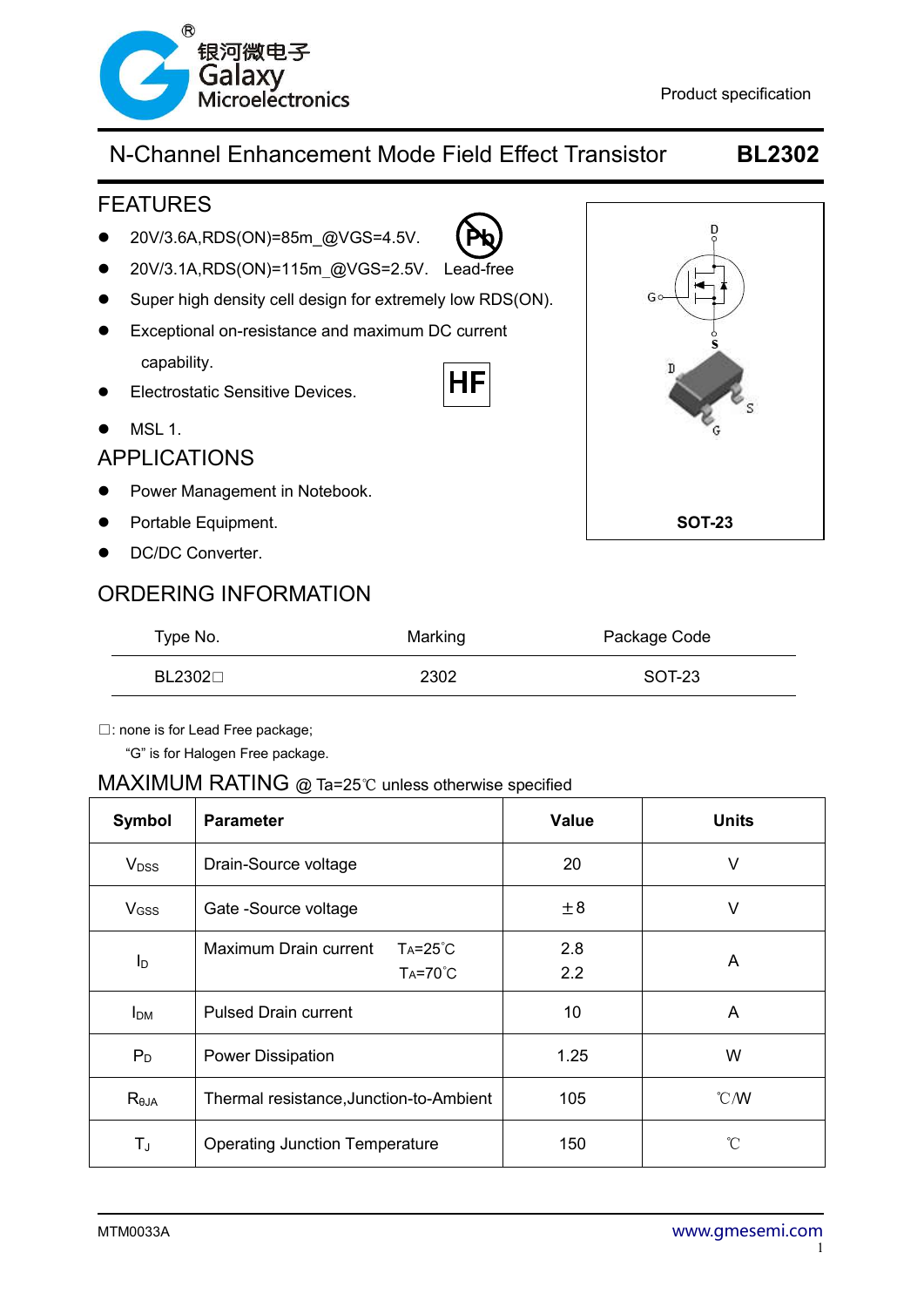

#### ELECTRICAL CHARACTERISTICS @ Ta=25℃ unless otherwise specified

| <b>Parameter</b>                | <b>Symbol</b>           | <b>Test conditions</b>                                   | <b>MIN</b>                   | <b>TYP</b>     | <b>MAX</b>                   | <b>UNIT</b> |
|---------------------------------|-------------------------|----------------------------------------------------------|------------------------------|----------------|------------------------------|-------------|
| Drain-Source Breakdown Voltage  | $V_{(BR)DSS}$           | $V_{GS} = 0V$ , $I_D = 250\mu A$                         | 20                           |                |                              | $\vee$      |
| Gate Threshold Voltage          | $V_{GS(th)}$            | $V_{DS} = V_{GS}$ , I <sub>D</sub> =250µA                | 0.6                          | 0.9            | 1.2                          |             |
|                                 |                         | $V_{DS} = 0V$ , $V_{GS} = 8V$                            | $\overline{\phantom{0}}$     |                | 100                          | nA          |
| Gate-body Leakage               | lgss                    | $V_{DS}$ =0V, $V_{GS}$ =-8V                              |                              | $\overline{a}$ | $-100$                       |             |
| Zero Gate Voltage Drain Current | <b>l</b> <sub>DSS</sub> | $V_{DS}$ =20V, $V_{GS}$ =0V                              | $\overline{\phantom{a}}$     |                | 1                            | μA          |
|                                 |                         | $V_{DS}$ =20V, V <sub>GS</sub> =0V, T <sub>i</sub> =55°C | $\overline{\phantom{a}}$     |                | 10                           |             |
| <b>On-state Drain Current</b>   |                         | $V_{GS}$ =4.5V, $V_{DS}$ ≥5.0V                           | $6\phantom{1}$               |                |                              |             |
|                                 | $I_{D(On)}$             | $V_{GS}$ =2.5V, $V_{DS}$ ≥5.0V                           | 4                            |                |                              | A           |
| Drain-Source on-resistance      |                         | $V_{GS}$ =4.5V,I <sub>D</sub> =2.9A                      |                              |                | 45                           | $m\Omega$   |
|                                 | $R_{DS(ON)}$            | $N_{\rm GS}$ =2.5V,I <sub>D</sub> =2.5A                  |                              |                | 59                           |             |
| Diode forward voltage           | $V_{SD}$                | $V_{GS} = 0V, I_S = 1A$                                  |                              | 0.75           | 1.2                          | $\vee$      |
| <b>Total Gate Charge</b>        | Qg                      |                                                          | $\qquad \qquad \blacksquare$ | 9              | $\qquad \qquad \blacksquare$ |             |
| Gate-Source Charge              | Qgs                     | $V_{DS} = 10V$ , $V_{GS} = 4.5V$ , $I_D = 3.6A$          | $\overline{\phantom{a}}$     | 2.2            | $\overline{\phantom{a}}$     | nС          |
| Gate-Drain Charge               | Qgd                     |                                                          | $\overline{\phantom{a}}$     | 3              | $\overline{\phantom{0}}$     |             |
| Input capacitance               | $C$ <sub>ISS</sub>      |                                                          | $\overline{a}$               | 350            | $\overline{\phantom{0}}$     |             |
| Output capacitance              | C <sub>oss</sub>        | $V_{DS}$ =10V, $V_{GS}$ =0V, f=1.0MHz                    | $\overline{\phantom{a}}$     | 100            | -                            | рF          |
| Reverse transfer capacitance    | $C_{\rm RSS}$           |                                                          |                              | 90             | -                            |             |
| Turn-On Delay Time              | $t_{D(ON)}$             | $V_{DD}$ = 10V, $I_D$ = 3.6A,                            |                              | 9              | $\overline{\phantom{a}}$     |             |
| <b>Rise Time</b>                | $t_{\mathsf{R}}$        | $R_L$ = 2.8 $\Omega$ , $V_{GEN}$ = 4.5V,                 | $\blacksquare$               | 23             | $\overline{\phantom{a}}$     | ns          |
| Turn-Off Delay Time             | $t_{D(OFF)}$            | $R_{GEN} = 6\Omega$                                      | $\overline{\phantom{a}}$     | 38             | $\overline{\phantom{0}}$     |             |
| Fall Time                       | $t_{\mathsf{R}}$        |                                                          |                              | 3              | $\overline{a}$               |             |

TYPICAL CHARACTERISTICS @ Ta=25℃ unless otherwise specified



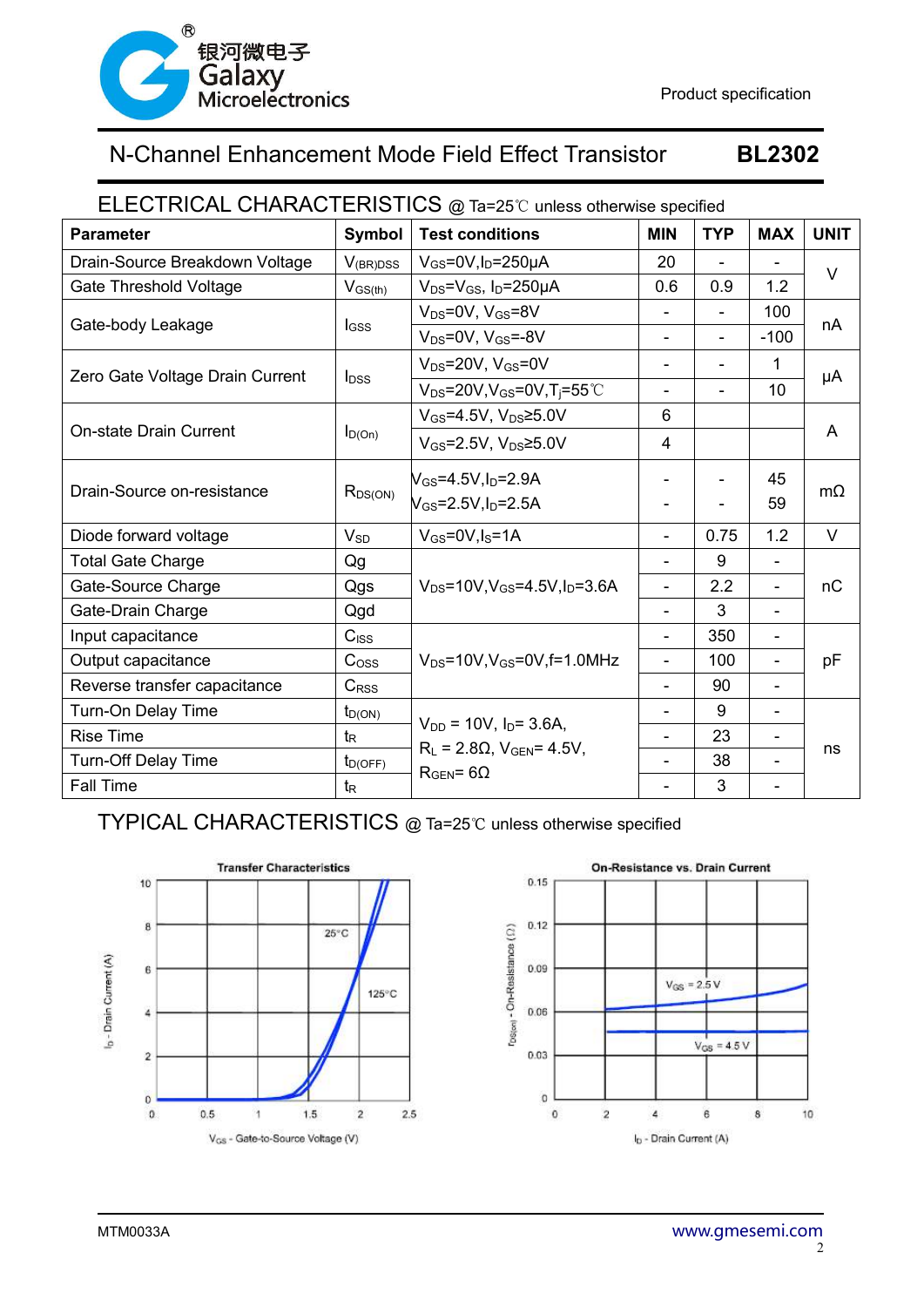